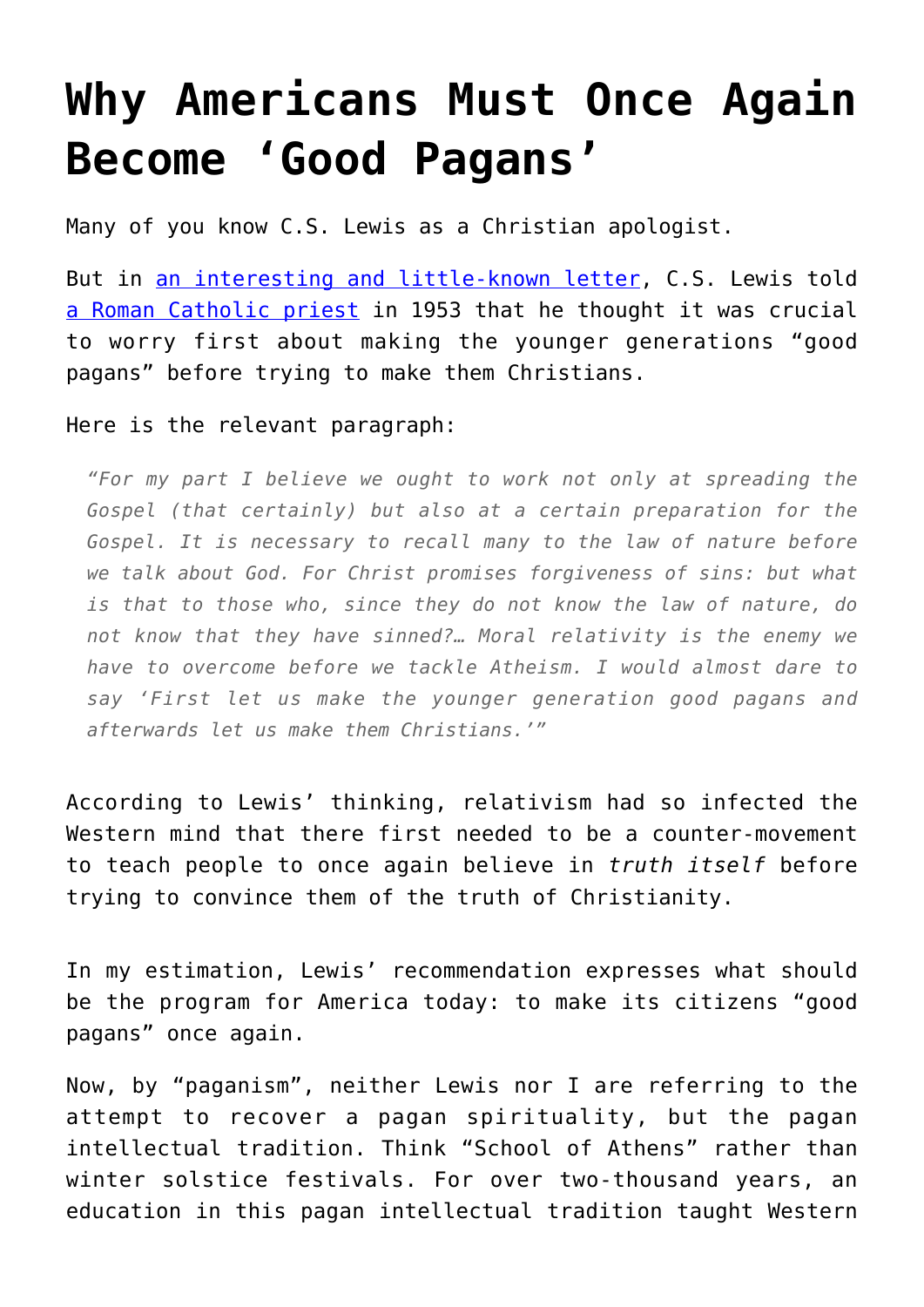minds to think clearly, to act for the common good, to ask the deeper questions about the meaning of life, and to seek after truth.

It is this kind of paganism that's so needed among today's younger generations of Americans, who are entering adulthood prepared to pursue lucrative careers, but unprepared to be human persons and citizens who pursue truth, goodness, and beauty in life.

To clarify, Christianity and "paganism" have not been separate realities for all of Western history. It's important to note that the New Testament was originally written in Greek, and "bears the imprint of the Greek spirit," as Pope Benedict XVI said in his [2006 Regensburg Address](http://w2.vatican.va/content/benedict-xvi/en/speeches/2006/september/documents/hf_ben-xvi_spe_20060912_university-regensburg.html). In the early centuries of Christianity, theologians utilized the language of pagan philosophy to formulate their doctrines, achieving a synthesis sometimes referred to as "Christian Hellenism." And in the Middle Ages, it was Christians who preserved the great pagan works of the past for posterity.

But this synthesis was weakened with the Renaissance, when Western man once again became enamored with a pre-Christian Hellenism. And it was ruptured with the Protestant Reformation in the sixteenth century, which somewhat represented the fulfillment of Tertullian's (155-240 A.D.) question, "What has Athens to do with Jerusalem?" The Reformers deemed the Hellenistic influence on Christianity as responsible for a centuries-long corruption of the latter, and assumed that maintaining the purity of both the Christian faith and Hellenism could only be accomplished through an amicable divorce.

Ostensibly untethered from Christianity, Western man's love affair with paganism continued into the Enlightenment. America was itself a product of this Enlightenment. In *[The Founders](http://amzn.to/2stDAOk) [and the Classics](http://amzn.to/2stDAOk)*, history professor Carl Richard argued that the founding of America was perhaps the last great act of the